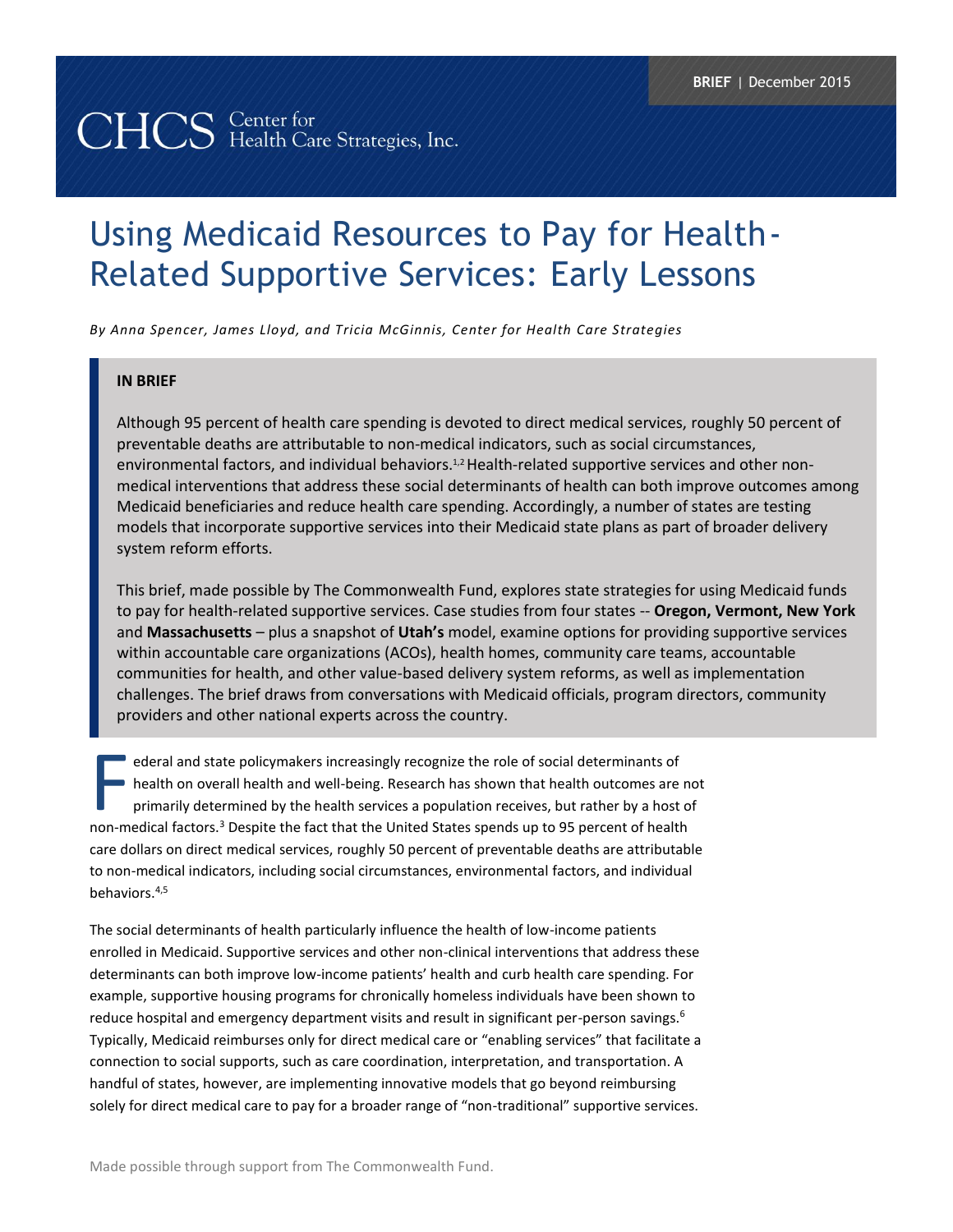Recognizing the value of such services, the Center for Medicare & Medicaid Services (CMS) released an informational bulletin in June 2015 outlining Medicaid reimbursement options for housing-related activities and services.<sup>7</sup> Several states are piloting programs, such as Washington State's Accountable Communities of Health,<sup>8</sup> that seek to coordinate the full range of enrollees' medical and non-health care needs. In addition, a number of managed care organizations and state-based accountable care organizations (ACOs) are incorporating non-medical services into care plans with the aim of addressing the social determinants of health.

Massachusetts, New York, Oregon, Utah, and Vermont have all developed reimbursement strategies to pay for certain supportive services within their Medicaid programs. Building off previous work by the Center for Health Care Strategies (CHCS), this brief examines how these states are using Medicaid funding for supportive services as part of broader delivery system and payment reform efforts.<sup>9</sup> CHCS conducted interviews with state officials, community providers, and national experts to identify how these Medicaid programs are determining the appropriate scope of services and incorporating them into their state plans. Drawing from these interviews, this brief provides practical state case studies to help inform supportive service payment strategies within ACOs, health homes, community health teams, accountable communities for health, and other value-based delivery system reforms.

# Defining Health-Related Supportive Services

Health-related supportive services—housing, employment support, education and training, and environmental modifications, to name a few—can improve health and well-being, meet care plan goals, enhance the patient experience, and control costs. The focus on health-related supportive services aligns with the goals of the Triple Aim, which aims to improve the patient experience of care; improve the health of populations; and reduce per capita spending on health care. For this brief, the term "supportive services" refers to the actual services themselves, as opposed to the coordination of and connection to such services, which is often covered under care management or care coordination payments.

In June 2015, CMS provided guidance to help states design benefit programs that include a range of flexible services to expand home- and community-based living opportunities and achieve community integration, such as support to individuals experiencing chronic homelessness, assistance with utilities/critical repairs, and tenancy sustaining services.<sup>10</sup> In interviews, CMS officials noted that the new guidance focused on housing and long-term supports and services to create an opportunity for providers to develop relationships with specialized housing-related organizations rather than general care coordination entities. CMS is encouraging state Medicaid programs to "optimize their Medicaid authority" to provide housing-related services, which could potentially free up other state funds for capital housing development.

Most states interviewed for this brief are refining their approaches to providing health-related supportive services with the recognition that these services are essential to improving the health of a patient population; improving quality of care delivery and health outcomes; and reducing disparities for vulnerable populations. Exhibit 1 provides examples of the types of services states are funding as well as payment vehicles used.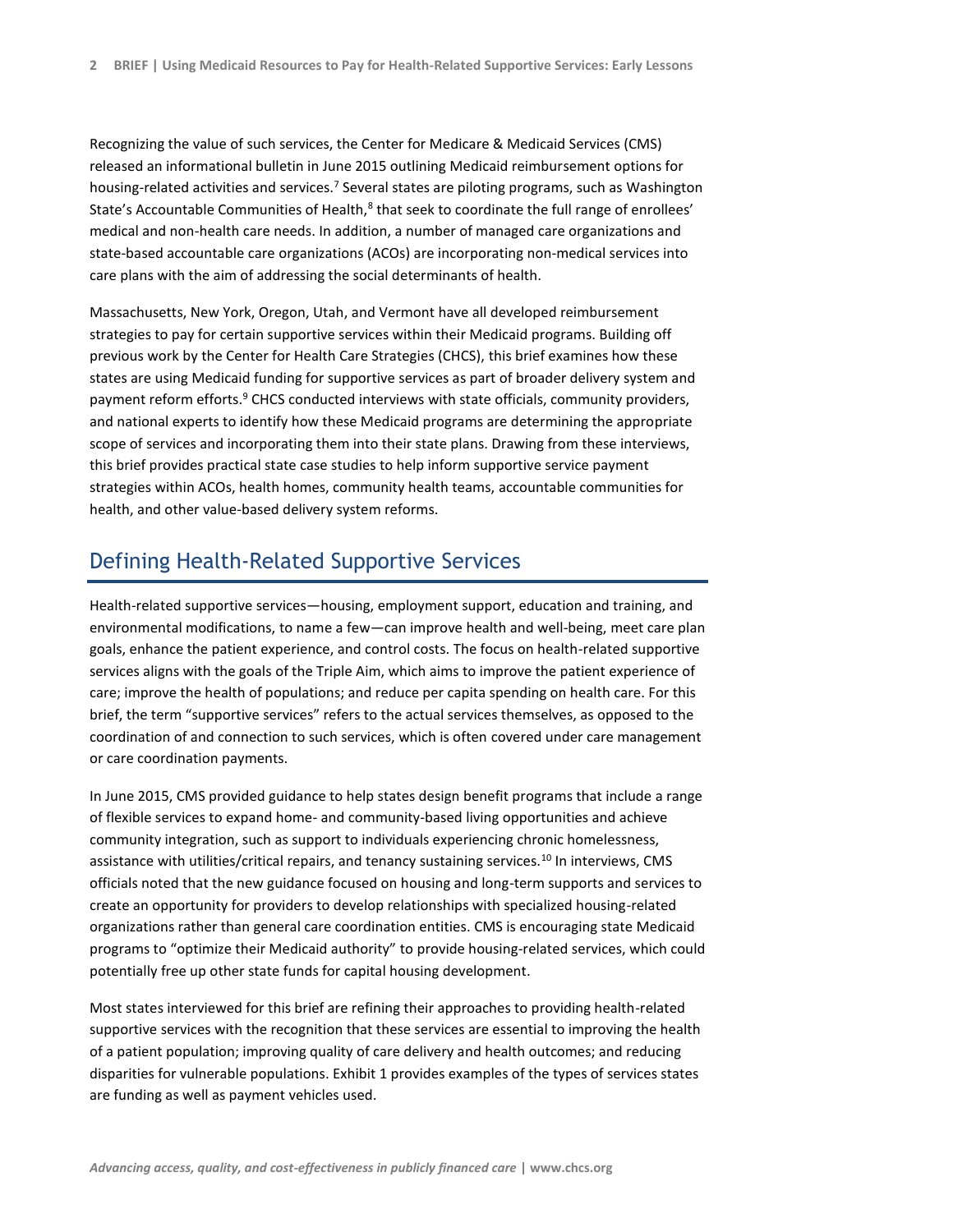#### Exhibit 1**: State Supportive Service Payment Strategies**

| <b>Program</b>                                                                               | <b>Payment Model</b>                                                                                                                                                               | <b>Examples of Services Offered</b>                                                              |
|----------------------------------------------------------------------------------------------|------------------------------------------------------------------------------------------------------------------------------------------------------------------------------------|--------------------------------------------------------------------------------------------------|
| <b>Oregon</b><br><b>Coordinated Care Organizations</b>                                       | Global budget<br>$\bullet$                                                                                                                                                         | Education/training<br>$\bullet$<br>Self-help/support group<br>$\bullet$<br>Home remediation      |
| Utah<br><b>Accountable Care Organizations</b>                                                | Risk-adjusted, capitated model with<br>$\bullet$<br>annual increase of no more than two<br>percent                                                                                 | Home remediation<br>$\bullet$<br>Housing assistance<br>$\bullet$                                 |
| <b>Vermont</b><br><b>Blueprint for Health</b>                                                | Pooled PMPM for Blueprint providers<br>$\bullet$<br>Capacity payment for CHTs<br>$\bullet$<br><b>Braided funding for SASH</b><br>$\bullet$<br>Shared savings for ACOs<br>$\bullet$ | Nutritional education<br>$\bullet$<br>Self-help/support group<br>$\bullet$                       |
| <b>New York</b><br><b>Supportive Housing Services</b>                                        | State-only Medicaid funds                                                                                                                                                          | Rental subsidy assistance<br>$\bullet$<br>Job training<br>$\bullet$<br>Tenancy support/mediation |
| <b>Boston, Massachusetts</b><br><b>Children's High-Risk Asthma Bundled</b><br><b>Payment</b> | <b>Bundled payment</b><br>$\bullet$                                                                                                                                                | Home visits from CHWs<br>$\bullet$<br>Environmental mitigation supplies<br>$\bullet$             |

# State Case Studies

### Oregon Coordinated Care Organizations

Under 1115 Medicaid waiver authority, Oregon uses Medicaid dollars for a broadly defined set of health-related supportive services designed to improve the quality of care while controlling health care expenditures. Oregon's Coordinated Care Organizations (CCOs), created under the §1115 waiver, are regionally based partnerships of payers, providers, and community organizations that provide coordinated health care for all Medicaid enrollees in the given community. Oregon's CCOs are paid a global budget with a fixed trend rate and receive incentive payments for meeting performance goals. Per the 2012 waiver terms, this financing strategy requires CCOs to create alternative payment methodologies for providers and implement innovative strategies to support transformation based on community needs. $^{11}$ 

To that end, the Oregon Health Authority (OHA) included flexible spending as an element of the CCO program. CCO contract language defines flexible services, in lieu of traditional benefits, as health-related, non-State Plan services intended to improve care delivery, enrollee health, and lower costs. OHA used the following parameters to define the scope of flexible services:

- Health related;
- Not covered benefits under Oregon's State Plan;
- Lacking billing or encounter codes;
- Consistent with a member's treatment plan as developed by the member's primary care team and documented in the member's medical record;
- Likely to be cost-effective alternatives to covered benefits and likely to generate savings; and
- Likely to improve health outcomes and prevent or delay health deterioration.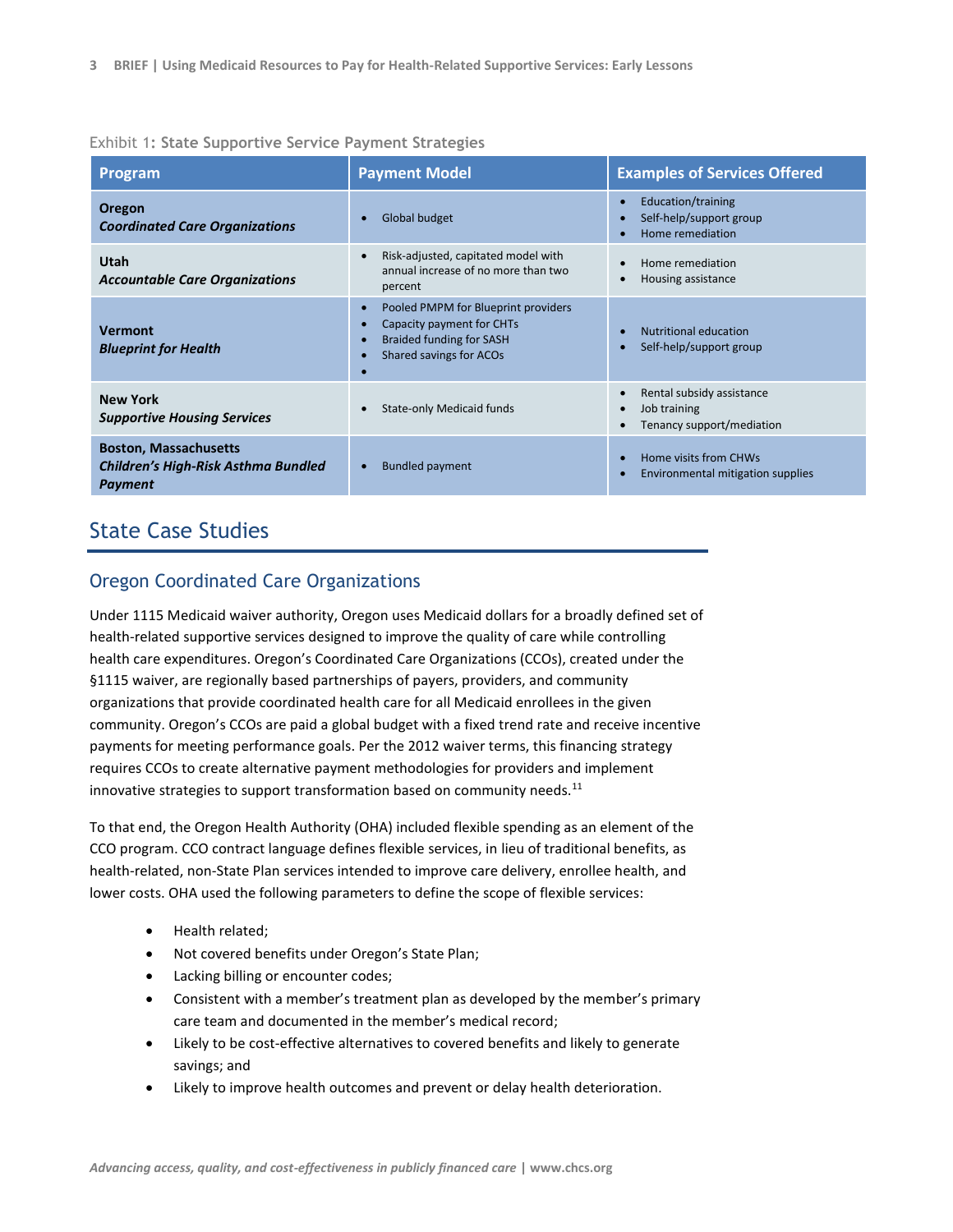Using these parameters as a starting point, OHA engaged a broad set of stakeholders to develop the range of flexible services, conferring with clinical and non-clinical providers as well as nontraditional health workers, such as community health workers, peer wellness specialists, and health navigators.<sup>12</sup> The breadth of categories, including the catchall "other," was intended to encourage CCOs to be forward-thinking partners; and give care teams authority to provide tailored services for patients on an as-needed basis (see Exhibit 2).

| Category       |                                                                                                                                                                                   | <b>Examples of Services Offered</b>                                         |  |
|----------------|-----------------------------------------------------------------------------------------------------------------------------------------------------------------------------------|-----------------------------------------------------------------------------|--|
| 1.             | Training/education for health improvement or management                                                                                                                           | Class on healthy meal preparation or diabetes self-management<br>curriculum |  |
| 2.             | Self-help or support group activities                                                                                                                                             | Postpartum depression programs, Weight Watchers groups                      |  |
| 3.             | Care coordination, navigation, or case management activities<br>not covered under State Plan benefits                                                                             | High-utilizer intervention program                                          |  |
| $\mathbf{4}$ . | Home/living environment items or improvements, including<br>non-DME items to improve mobility, access, hygiene, or other<br>improvements to address a particular health condition | Air conditioner, athletic shoes, or other special clothing                  |  |
| 5.             | Transportation not covered under State Plan benefits                                                                                                                              | Transportation to a gym, cooking classes                                    |  |
| 6.             | Programs to improve the general community health                                                                                                                                  | Farmers' market in the "food desert"                                        |  |
| 7.             | Housing supports related to social determinants of health                                                                                                                         | Shelter, utilities, critical repairs                                        |  |
| 8.             | Assistance with food or social resources                                                                                                                                          | Supplemental food, referral to job training, or social services             |  |
|                | Other                                                                                                                                                                             | At the discretion of the care coordinator                                   |  |

#### Exhibit 2: **Oregon's CCO Categories of Flexible Services**

While OHA initially required each CCO to develop a policy broadly defining the scope and implementation plan for flexible services, ultimately OHA elected to use individual patient care plans to identify necessary health-related supportive services. The care manager, with input from the patient, can identify a service need. Then, the Patient Centered Primary Care Home (PCPCH) or another primary care provider from the network collaborates with the CCO to furnish the particular service. While interviewees noted that this process is becoming more familiar to providers, it has taken a while for providers to incorporate flexible services into patients' care plans and establish procurement procedures.

Oregon's implementation experiences to date suggest that despite a nearly unanimous agreement that flexible services is an essential component to high-quality care, challenges remain to achieving the broad program aims. CCOs have each had to develop their own policy around the range of supportive services and the delivery strategy. This shift in thinking required by providers to address the full range of patients' needs and move away from billable codes has taken some time to realize. Achieving consensus between OHA, the CCOs, and community stakeholders regarding the categories of flexible services, implementation policies, and reporting mechanisms required considerable effort and was "not a process that [could] be rushed," according to one interviewee.

Another challenge to implementing flexible services may have resulted from the broad definitions created by OHA as well as the wide latitude CCOs were given to implement supportive services. While providers were generally on board with this delivery system transformation, the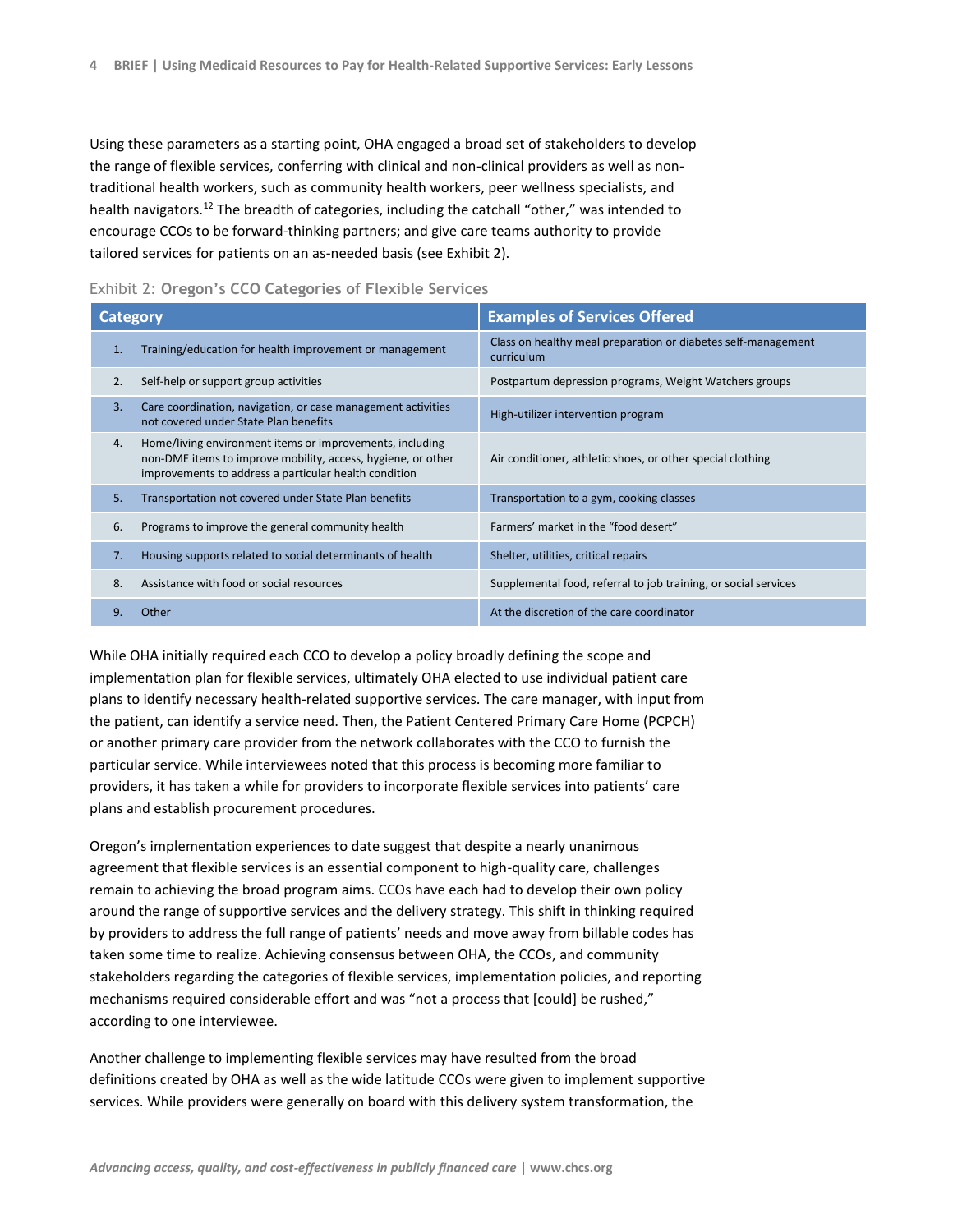absence of a defined list of services created considerable ambiguity for the CCOs and the PCPCHs. One interviewee noted that CCOs were more likely to provide flexible services if members of their governing boards were involved in the provision of supportive services in their communities within their communities. Conversely, some interviewees felt that if OHA had defined an explicit list of flexible services, patients and advocates might consider them benefits to which they were legally entitled, which would undermine the objective of the model.

Initial involvement of a broad group of stakeholders, including leadership across CCOs, provider organizations, and members was key to ensuring that all stakeholders understood OHA's goals for the program. Ongoing engagement and technical assistance to the CCOs on implementation have been essential in achieving those goals and working through challenges that have arisen. To assist with the implementation and monitoring of supportive services, OHA provided CCOs with a tracking document to report the services provided, largely at the aggregate cost level. Informants felt that more granular-level reporting (including service and associated cost) might provide more useful information on the types of services provided and may help ensure consistency across the CCOs.

#### **UTAH: ACCOUNTABLE CARE ORGANIZATIONS**

Similar to Oregon, Utah also uses §1115 Medicaid waiver authority to finance health-related supportive services to improve health care quality and reduce costs. The state's Medicaid program has enlisted four managed care organizations to serve as ACOs, giving them fairly broad latitude to reward their providers and engage their Medicaid clients. The ACOs, which are full-risk, capitated models, are eligible to use savings to cover health-related supportive services. In 2013, the Utah state legislature passed legislation instructing the Department of Health to pay Medicaid health care providers "for delivering the most appropriate services at the lowest cost" while maintaining or improving quality.<sup>13</sup> Utah ACO contracts do not specify the range or scope of health-related supportive services, though ACOs have the flexibility to use funds to pay for home/living improvements, self-help support activities, and housing supports.

#### Vermont Blueprint for Health

Vermont's Blueprint for Health Initiative (the Blueprint is described in statute as "a program for integrating a system of health care for patients, improving the health of the overall population, and improving control over health care cost by promoting health maintenance, prevention, and care coordination and management."<sup>14</sup> It includes a multi-payer patient centered medical home (PCMH) program, community health teams, a learning system to support continuous improvement, and other programs, Interviewees characterized the delivery of health-related supportive services within Vermont's model as a flexible and cooperative system.

As part of the Blueprint, Vermont has implemented targeted programs such as the Support and Services at Home (SASH) initiative, which connects older Vermonters and persons with disabilities with community-based support services and affordable housing communities. Through SASH, regional affordable housing organizations partner with local service provider organizations, such as home health, mental health agencies, and councils on aging, to create a community-based SASH Team. This team provides comprehensive health and wellness assessments; individualized care plans; on-site one-on-one nurse coaching; care coordination;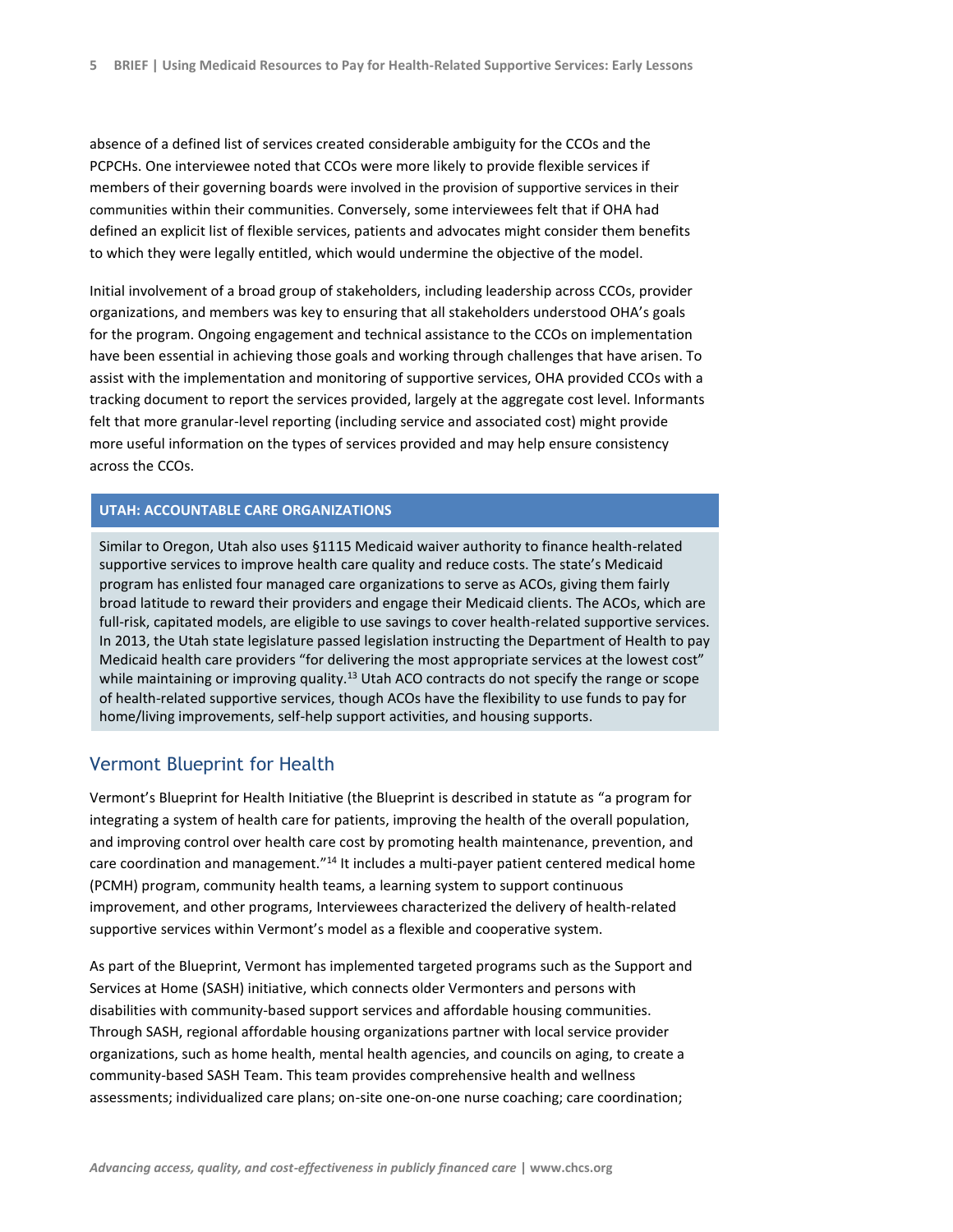and wellness programs. While many of these services are not deemed medically necessary, the Blueprint Initiative funds SASH for these health-related supportive services. Originally solely funded through state and philanthropic support, SASH now also receives funding through Medicare's Multi-Payer Advanced Primary Care Practice Demonstration program (MAPCP). The MAPCP Demonstration provides \$70,000 in funding annually for each panel (roughly 100 patients), which covers the cost of the SASH coordinator and the wellness nurse.<sup>15</sup> Medicaid is the second largest contributor, sourcing funds at both the federal and state level. The Department of Aging and Independent Living, the Department of Vermont Health Access, the Department of Health, and various foundations and grants also provide support. These sources fund the SASH program and not the actual health or long-term care services arranged for through the SASH program. About 4,300 Vermonters are enrolled in SASH at 118 affordable housing sites in all 14 Vermont counties.<sup>16</sup>

The primary care providers that are part of the Blueprint use Community Health Teams (CHTs) multi-disciplinary teams of clinical and non-clinical providers—to connect high-need, high-cost beneficiaries to medical and supportive services in the community. Members of the CHT include nurse care coordinators; case managers; community health workers; and mental and behavioral health workers. CHTs may also include dieticians, asthma educators, and nutritional specialists. The array of health-related supportive services provided by a CHT is at the discretion of CHT leadership, which allows each team to tailor services based on the needs of the community. Accordingly, the range of services provided by CHTs varies widely. Some CHTs have more prescribed processes for managing patients' care, graduating them from intense case management after a defined period, while other CHTs have a more flexible process focused on sustaining partnerships with service providers and community resources to respond to beneficiary needs on a case-by-case basis.

The Blueprint for Health is a multi-payer effort and includes Medicaid, Medicare, and private insurers within the state. Blueprint PCMH providers receive a per-member, per-month (PMPM) payment related to their National Committee for Quality Assurance rating for each patient served. Insurers participating in the Blueprint share the cost for CHTs (called a capacity payment), which amounts to about \$1.50 PMPM.<sup>17</sup> The Medicaid portion of the capacity payment is made monthly and is based on a quarterly count of attributed patients.

CHTs and Blueprint providers track the provision of supportive services on an individual basis largely through care plans—but do not report utilization to the state. Interviewees identified the use of various data systems in the state as a challenge and Vermont is currently developing plans to improve the integration of health information technology across the state and with providers.

A common theme that all interviewees noted was the importance of stakeholder engagement to ensure comprehensive understanding of the health care delivery model and Vermont's health care reform goals. One administrator credited the success of CHTs to the fact that "everybody has a voice" in the process. Most interviewees felt that the Blueprint model has allowed CHTs to be creative and innovative at delivering cost-effective care with sufficient flexibility to tailor services. Early evaluation results suggest that the Blueprint program is yielding reductions in costs and increased use of preventive services.18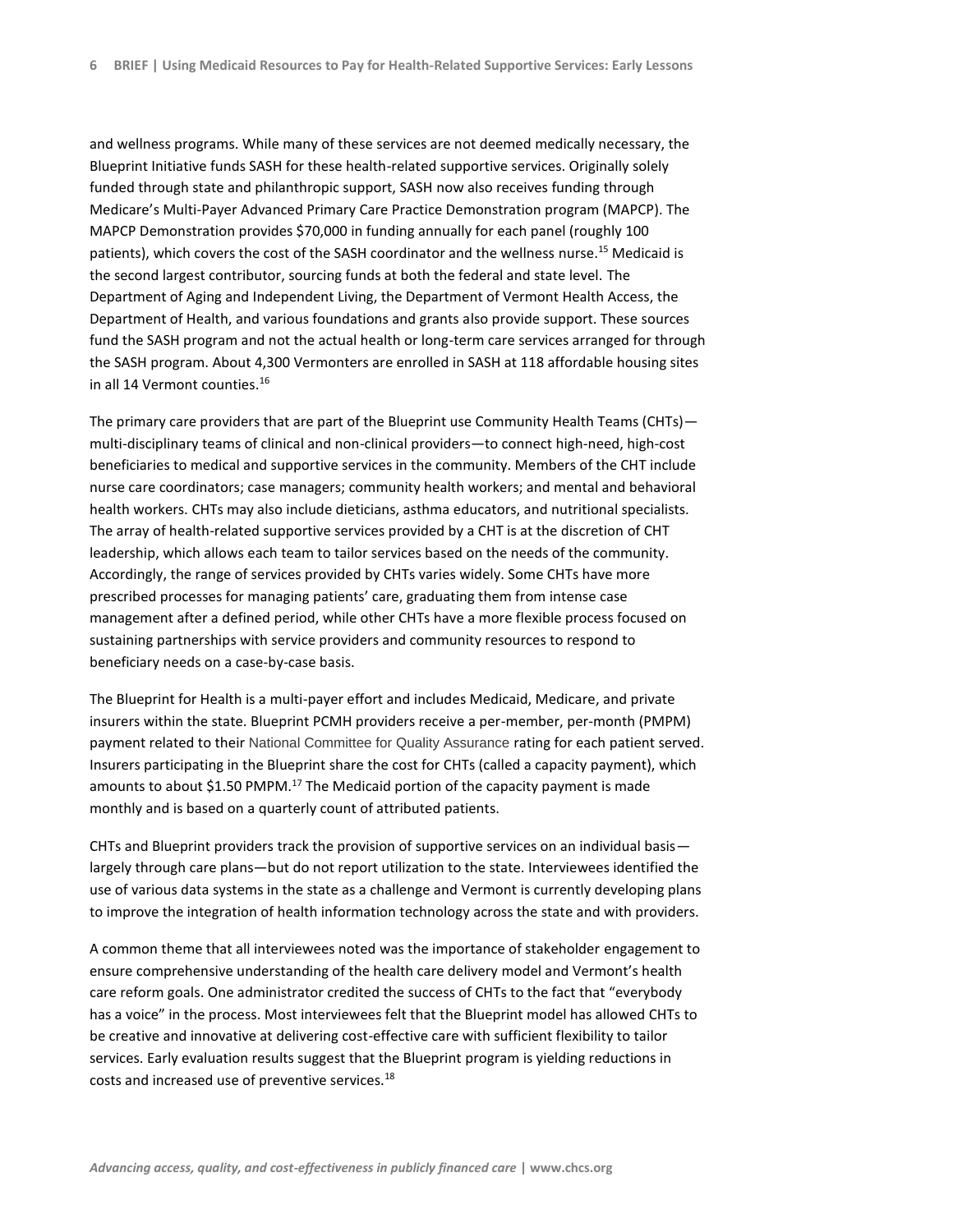#### New York Supportive Housing Services

Supportive housing has been proven to reduce the emergency and inpatient Medicaid costs of homeless individuals and families with behavioral health issues, chronic illnesses, and other barriers to independence.<sup>19</sup> In New York, supportive housing is part of a larger Medicaid Redesign Team (MRT) effort, initiated in 2011.<sup>20</sup> The MRT, commissioned by Governor Cuomo to redesign New York's Medicaid program, is a multi-pronged reform effort that includes integrating care for dually eligible beneficiaries, establishing Medicaid health homes, rebalancing services for longterm services and supports, and implementing care management for high-risk populations.

As part of the state's MRT effort, an Affordable Housing Work Group was formed to identify barriers to providing supportive housing and propose solutions. The group of more than 40 stakeholders included: advocates; agencies that operate housing programs; developers; and providers. It recommended allocating funds for capital projects, operating expenses, rent subsidies, and a range of case management services in supportive housing units targeting highneed, high-cost Medicaid recipients. In October 2015, the state launched a two-year, \$10 million project, the *MRT Supportive Housing Olmstead Housing Subsidy Program*, to provide housing services for Medicaid beneficiaries who require nursing home level of care but are not currently residing in a community-based setting.<sup>21</sup> The program, which will contract with one provider to deliver the services statewide, is designed to satisfy the state's requirements under the U.S. Supreme Court's *Olmstead* decision requiring appropriate home- and community-based services for long-term care recipients. It will use non-Medicaid state funds to provide rental subsidies to participants as well as coordinate those payments with other community services.

This new MRT Housing Subsidy Program connects eligible beneficiaries to housing and related supportive services through a number of different mechanisms and partners. For example, individuals who are eligible for Medicaid health home services also have access to care coordinators who can evaluate patients' supportive housing needs and connect them to available resources. Medicaid health homes, which provide care coordination and referral services to highrisk patients, are required to coordinate with non-health service providers, including supportive housing, and have explicit relationships with community partners that coordinate these services. The supportive housing program also dovetails with the New York's Delivery System Reform Incentive Payment (DSRIP) program. DSRIP has allocated \$9 million dollars over two years for a rental subsidy program to facilitate supportive housing programs in DSRIP provider networks.<sup>22</sup>

While Medicaid pays for housing in the form of nursing homes, current federal Medicaid rules do not allow reimbursement for capital funding or rental subsidies for supportive housing.<sup>23</sup> New York is investing state-share Medicaid dollars to expand access to supportive housing for beneficiaries. This includes capital funding for services such as expanding housing units for highcost Medicaid populations and home modifications to enable individuals to transition or remain in their homes. It also includes rental subsidies, tenancy advocacy, and, for beneficiaries at-risk for becoming homeless, it supports counselling, case management, job development, and clinical supervision. In fiscal year 2015-2016, New York allocated \$47 million in state-share Medicaid funding to expand supportive housing units for high-cost Medicaid populations, \$38 million in rental subsidies and related supportive services, and \$24 million for new supportive housing pilot programs as well as \$2.5 million for tracking and evaluation.<sup>24</sup>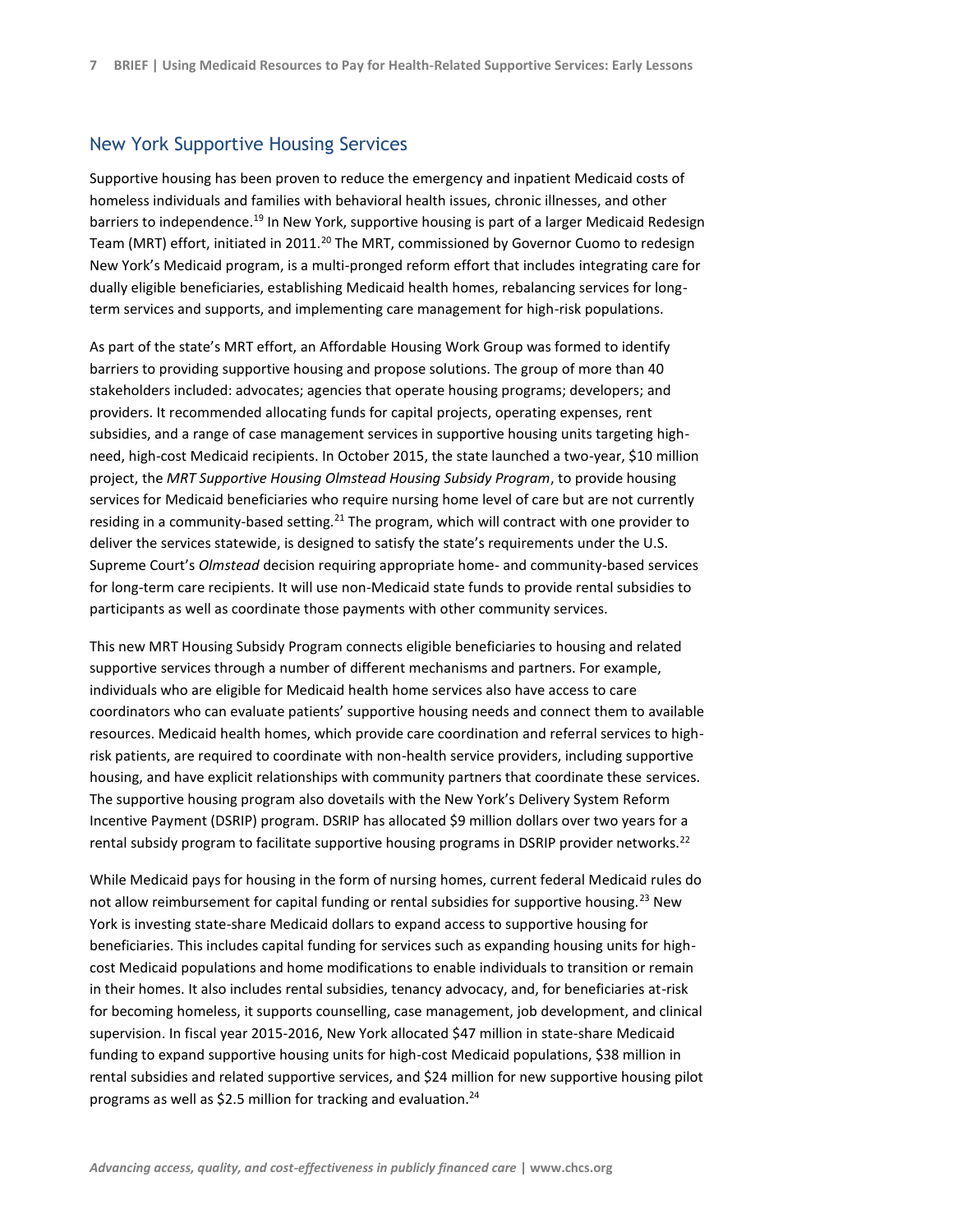The Department of Health partners with several state and local organizations (selected through a competitive bidding process) to provide the range of supportive housing services. Sister agencies, such as the Office for Persons with Developmental Disabilities and the Office of Mental Health, are reimbursed through a monthly voucher process with funding decisions determined by the MRT Affordable Housing Workgroup. This workgroup meets regularly to: (1) identify barriers to moving high-needs individuals into supportive housing; (2) evaluate new supportive housing models; and (3) ensure that participating programs are successful. The MRT Supportive Housing program has a robust evaluation component, and the Department of Health is examining enrollee Medicaid spending and utilization to see if housing is having an impact on emergency department and primary care utilization.

#### Massachusetts' Children's High-Risk Asthma Bundled Payment

Massachusetts chose a targeted approach to paying for the delivery of asthma-related care for high-risk pediatric Medicaid patients. The services that can help ameliorate asthma—such as air filters, pillow covers, and pest control—have documented evidence in the medical literature.<sup>25</sup> However, traditionally, Medicaid fee-for-service payments do not cover these services. This set of services, as well as education around disease management, fits well into a bundled payment approach, which provides a single payment for the cost of services delivered by providers over a defined period for an episode of care.<sup>26</sup>

In 2010, the Massachusetts legislature authorized bundled payments to providers for high-risk pediatric asthma patients enrolled in MassHealth, Massachusetts' Medicaid program. The state worked with the University of Massachusetts Medical Center (UMass) to develop the Children's High-Risk Asthma Bundled Payment (CHABP) program. In 2011, CMS approved an extension to Massachusetts Medicaid's §1115 waiver allowing MassHealth to launch a pediatric asthma pilot program that "may include non-traditional services, supplies, and community supports for environmental home mitigation associated with pediatric asthma." Finally, in 2014, CMS approved the non-traditional payment protocol, granting authority for the state to implement the program.

CHABP was designed to use an alternative payment methodology to align incentives for appropriate care, including the provision of supportive services. Phase I of CHABP included a \$50 PMPM payment to providers for their high-risk asthmatic patients age two through 18.<sup>27</sup> The payments covered an array of well-defined services, including community health workers (CHWs) and supplies to alleviate environmental asthma triggers. Under the proposed program, participating practices were required to use CHWs as part of the care team, monitor the enrollee's need for asthma services monthly, contact the enrollee's family at least every six months, administer an asthma control test at every office visit (at least every six months), and offer self-management education to patients and their families. Participating providers could use a portion of their bundled payments for home environmental assessments, care coordination, and additional contacts with patients and their families for the purposes of disease management. These practices could provide enrollees with environmental supplies to mitigate asthma, such as mattress and pillow covers, HEPA filters, and pest management supplies. Practices could also authorize the CHWs to support families' advocacy with landlords and property managers to ameliorate environmental causes.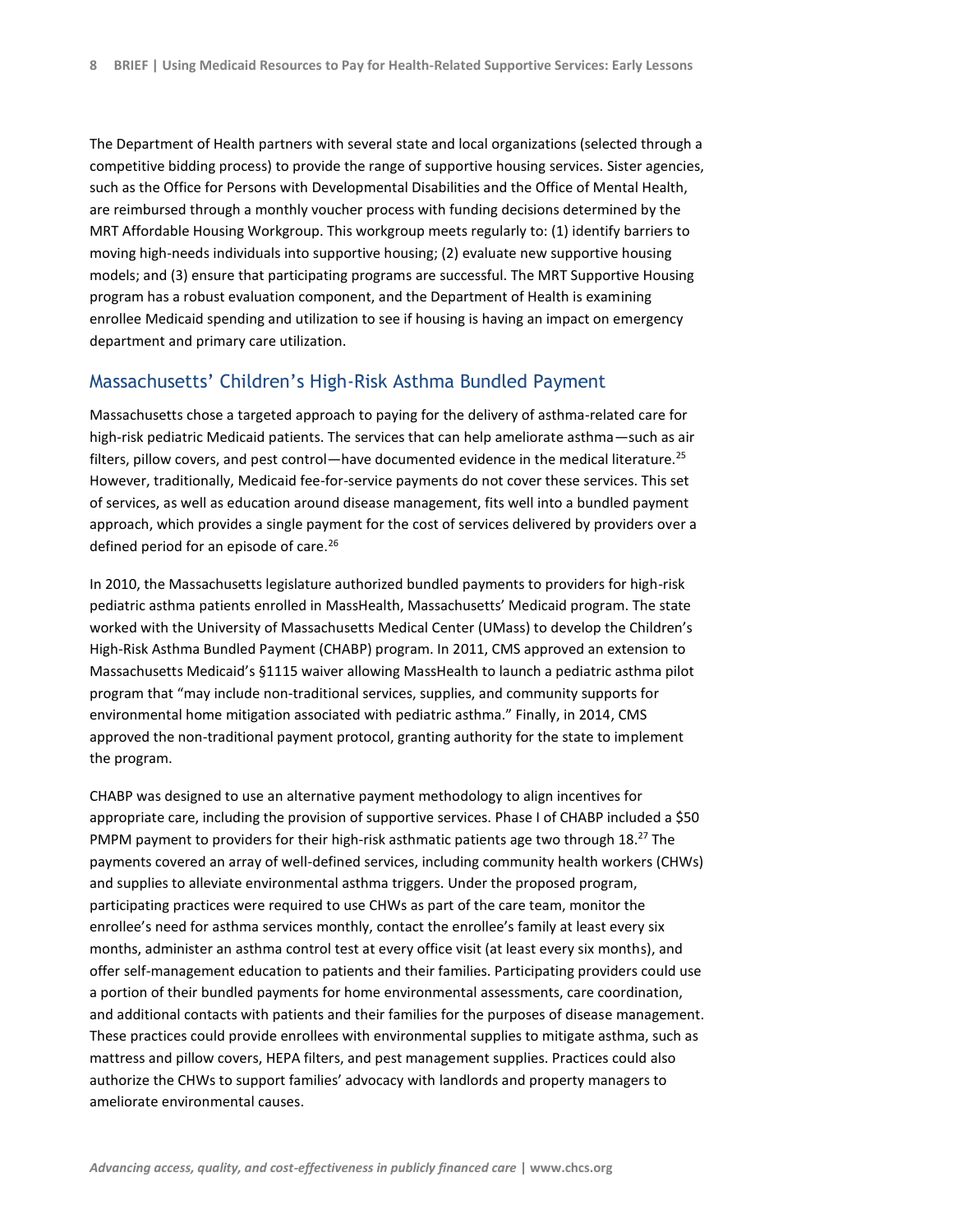In a planned Phase II, the commonwealth intended to evaluate Phase I specifications and develop a new bundle of ambulatory services that would go beyond the supportive services offered in Phase I. Additionally, in Phase II, Massachusetts planned to develop new payment methodologies, including risk adjustment and shared savings.

Unfortunately, CHABP never left the planning stages. By the time MassHealth and UMass were authorized to implement the program, the health care landscape had changed dramatically, including the award of the State Innovation Model Test grant and the development of a Medicaid payment reform program. In addition to a lengthy negotiation period with federal officials to obtain approval for the payment model, challenges to implementing CHABP included: (1) obtaining stakeholder consensus for program features and reimbursement rates; (2) calculating the return on investment; (3) creating an agreed-upon strategy for identifying eligible patients; and (4) ensuring the delivery of appropriate services.

## Key Considerations

While there is a strong rationale to pay for supportive services using Medicaid funding, this broadened definition of what is important to maintain the health of populations represents a clear shift from the traditional medical care delivery model. Health care providers, whose clinical training is typically almost exclusively centered on clinical care, have to expand their focus to include both medical and nonmedical supports. As states make this shift, they will need to bring a level of "change management" to their design and implementation approaches. On a practical level, this means that states will want to carefully plan: (1) upfront and ongoing stakeholder engagement; (2) the scope of services initially provided; and (3) tracking and reporting mechanisms.

*Engage key stakeholders*: Early involvement of stakeholders is a key element in identifying the needs of a patient population along with the array of supportive services available in a community. Oregon and New York involved a broad range of stakeholders from the start, including providers, plans, patients, and advocates to develop the approach for the delivery of supportive services. This kind of engagement can help facilitate relationships with community providers and resources to ensure the non-medical needs of patients are adequately met. Strategic stakeholder engagement also builds a common understanding and commitment to the value of supportive services for the overall health and well-being of a population. This common vision is critical to overcoming initial "start-up" challenges.

*Define scope and roll-out of support services*: Implementation of supportive services benefits from a flexible approach that balances the need for accountability with program goals. For example, Oregon's development of flexible services began with broad guidance from OHA, allowing CCOs and providers to determine exactly what services enrollees needed and could be provided. An alternative approach could be for a state to phase-in supportive services, starting with a narrow set of categories and moving toward more broad categories over time, as Massachusetts planned to do with the CHABP. In this case, the first set of flexible services put into place could be relatively narrow (e.g., durable goods, such as athletic shoes, health-related education, or training) with an option to expand later based on feedback from patients and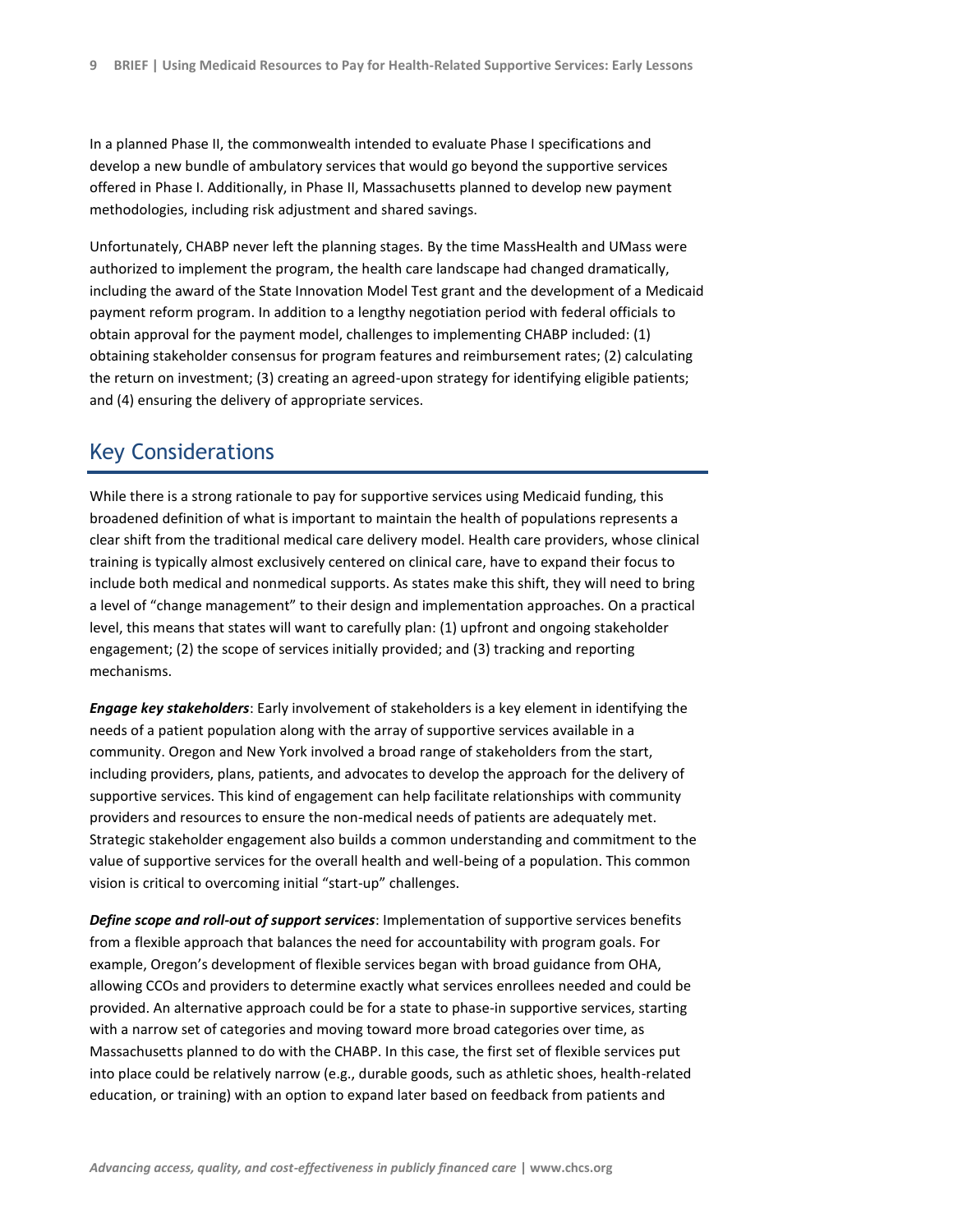providers. This would allow a gradual shift in thinking related to these types of services, making it easier for providers to conceptualize, manage, and track.

*Establish tracking mechanisms*: Tracking and reporting supportive services can be done iteratively during the implementation phase, with the goal of working toward more detailed data reporting in subsequent periods. This ensures consistency across providers, though the challenge with reporting rests in the need to maintain the flexible nature of health-related supportive services and avoid the services becoming viewed as entitled benefits.

These are key factors states need to consider related to the implementation of nonclinical and flexible services for Medicaid beneficiaries. The states profiled in this brief are pioneering new payment approaches to support non-medical services for Medicaid enrollees. While the design and evidence for these programs are still emerging, the experiences of these states provide early lessons to help inform other states in designing programs to better address the social determinants of health for their Medicaid populations.

#### **ABOUT THE CENTER FOR HEALTH CARE STRATEGIES**

The Center for Health Care Strategies (CHCS) is a nonprofit health policy resource center dedicated to improving the health of low-income Americans. It works with state and federal agencies, health plans, providers, and consumer groups to develop innovative programs that better serve people with complex and high-cost health care needs. For more information, visit www.chcs.org.

#### **ENDNOTES**

1 J.M. McGinnis, P. Williams-Russo, and J.R. Knickman. "The Case for More Active Policy Attention to Health Promotion," *Health Affairs*, March 2002 21(2): 78-93.

<sup>2</sup>P. Braveman and L. Gottlieb. "The Social Determinants of Health: It's Time to Consider the Causes of the Causes." *Public Health Reports*, 2014 Supplement 2129), 19-31. Available at:

[http://www.publichealthreports.org/issueopen.cfm?articleID=3078.](http://www.publichealthreports.org/issueopen.cfm?articleID=3078)

<sup>3</sup>Centers for Disease Control and Prevention. *Social Determinants of Health*. Available at:

[http://www.cdc.gov/nchhstp/socialdeterminants/faq.html#a.](http://www.cdc.gov/nchhstp/socialdeterminants/faq.html) 

```
4
J.M. McGinnis, et al.; op. cit.
```
<sup>5</sup>P. Braveman, op. cit.

<sup>6</sup>B. Kuehn, "Supportive Housing Cuts Costs of Caring for the Chronically Homeless," *Journal of the American Medical Association,* July 2012 308(1): 17-19.

<sup>7</sup>Center for Medicaid and CHIP Services Informational Bulletin, *Coverage of Housing-Related Activities and Services for Individuals with Disabilities.* Centers for Medicare and Medicaid Services, June 2015.

<sup>8</sup>See Washington State's Accountable Communities of Health,

[http://www.hca.wa.gov/hw/Pages/communities\\_of\\_health.aspx](http://www.hca.wa.gov/hw/Pages/communities_of_health.aspx); see also Minnesota's Accountable Communities for **Health** 

[http://www.dhs.state.mn.us/main/idcplg?IdcService=GET\\_DYNAMIC\\_CONVERSION&RevisionSelectionMethod=LatestR](http://www.dhs.state.mn.us/main/idcplg?IdcService=GET_DYNAMIC_CONVERSION&RevisionSelectionMethod=LatestReleased&dDocName=SIM_ACH) [eleased&dDocName=SIM\\_ACH](http://www.dhs.state.mn.us/main/idcplg?IdcService=GET_DYNAMIC_CONVERSION&RevisionSelectionMethod=LatestReleased&dDocName=SIM_ACH), and Michigan's Community Health Innovation Regions, [http://www.michigan.gov/documents/mdch/Community\\_Health\\_Innovation\\_Region\\_Assessment\\_Tool\\_487830\\_7.pdf.](http://www.michigan.gov/documents/mdch/Community_Health_Innovation_Region_Assessment_Tool_487830_7.pdf)